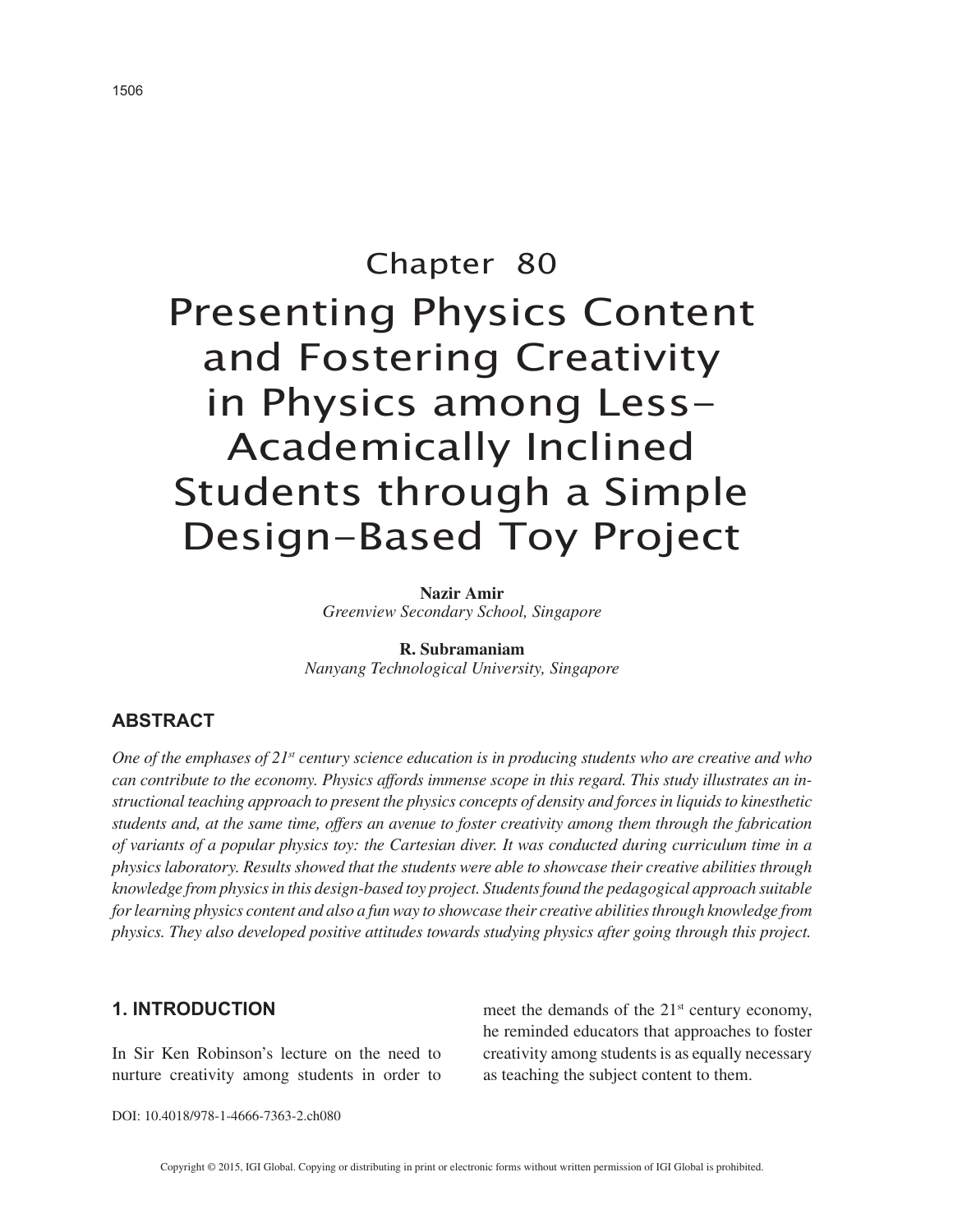### *My contention is that creativity now is as important in education as literacy and we should treat it with the same status. Robinson (2006)*

Examining the definitions of creativity in the works of Barlex (2007), Christensen, (1988), Guilford (1959), Robinson (2006), Spendlove (2005) and Torrance (1966; 1974), it is clear that it has to do with coming up with something original or novel and of value. The studies of Amabile (1982; 1988; 1996), Besemer (2010), Craft (2001), Cropley & Cropley (2010), Cziksentmihalyi (1998), Dacey & Lennon (2000), Feldman, Cziksentmihalyi & Gardner (1994), Rhyammer & Brolin (1999), and Vernon (1989) suggest that a way for physics teachers to promote creativity in the classroom is by guiding pupils through problem-solving contexts that are embedded in everyday life and which leverage on subject knowledge. The process of fostering creativity in physics amongst students can sharpen their skills in problem-solving, get them to be more inquisitive about how physics can be used to improve daily activities, and build up their confidence into thinking about how its use may value-add to the economy (Fisher, 2004, and Raviv, 2003). It could also instill the spirit of innovation among students and pave a path for them to be young inventors of our future.

In Singapore, students who do not perform academically well in the national Primary School Leaving Examinations (PSLE) are placed in the Normal Technical (NT) stream in secondary schools. While physics experiments in secondary school activity books published for NT students allow them to be engaged in learning physics through a hands-on approach, it is observed that many of these experiments lack instructional elements that would allow teachers to guide their students to showcase their creative abilities through knowledge from physics. A challenge is in crafting teaching approaches that are suitable to present physics content to these students while, at the same time, providing them with avenues to demonstrate their creative abilities through knowledge from the subject. The need to craft feasible teaching approaches to foster creativity among students during science curricula time in school cannot be at the expense of prescribed content, that is, it should be dovetailed with it. Teachers would buyin to such teaching approaches if the activities are made appealing for students and carried out with the use of simple and inexpensive materials - in other words, it has to be a pedagogical approach that is feasible enough to be carried out in the classroom and one that NT students would find exciting and enjoyable.

Examining the literature, we find that little has been discussed about how teachers may adopt feasible classroom teaching approaches that foster creativity in physics amongst the less-academically inclined students during curriculum time. Teaching approaches to foster creativity in physics among these students, such as those in the NT stream in Singapore, may need to be different than those crafted for the more academically inclined students. This is primarily due to NT students' low levels of interest in studying physics when topics are not presented in ways that appeal to them and made relevant to their personal experiences (Amir & Subramaniam, 2009). Being predominantly kinesthetic learners, it is likely that such students can respond better to visual-spatial modes of learning rather than to visual-linguistic modes of learning (Ramadas, 2009). Findings from the works of Balchin (2005), Heacox (2002), Lee, Goh, Chia, et al. (2006), and Nunley (2006) highlight that from a teacher's viewpoint, approaches to foster creativity cannot be at the expense of presenting academic content to students.

Our observations show that apart from several schools sending only a handful of NT students to a few national science competitions, such as design-based science project competitions that are often carried out after school hours, little has been discussed on how avenues can be created for teachers to foster creativity in physics amongst NT students during science curriculum time. We